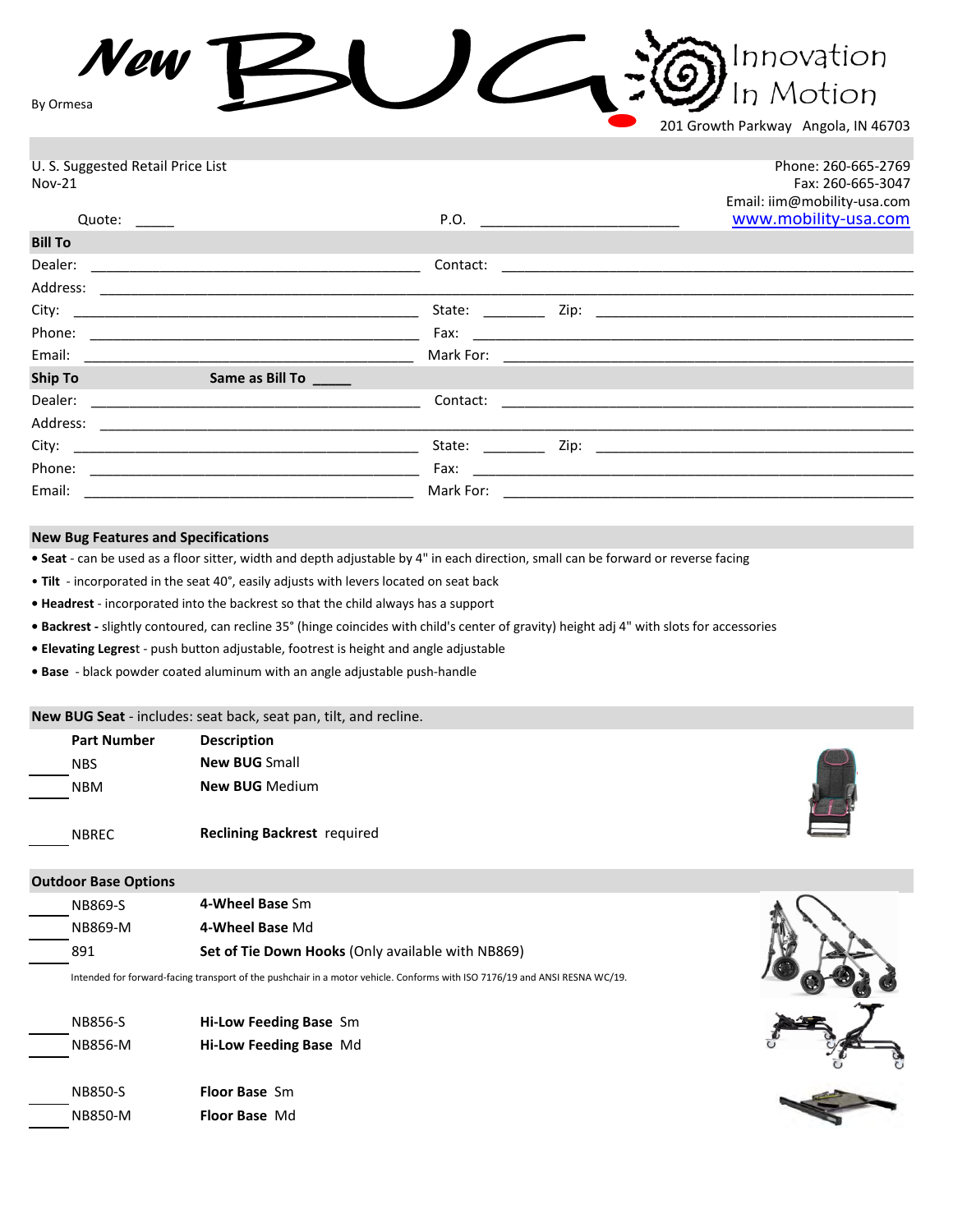| <b>Colors</b>               | This price is only valid when purchasing a seat unit.                       |  |
|-----------------------------|-----------------------------------------------------------------------------|--|
| <b>Part Number</b>          | <b>Description</b>                                                          |  |
|                             | NBLPB-S/NBLPB-M Light Grey with Pink accent                                 |  |
|                             |                                                                             |  |
|                             | NBDPB-S/NBDPB-M Dark Grey with Pink accent                                  |  |
|                             |                                                                             |  |
|                             | NBLGB-S/NBLGB-M Light Grey with Green accent                                |  |
|                             | NBDGB-S/NBDGB-M Dark Grey with Green accent                                 |  |
|                             |                                                                             |  |
| <b>Footrest Options</b>     | <b>Footplate and Hardware Required Parts</b>                                |  |
| NB810-S                     | Angle Adjustable Flip Up Footplate Sm requires NB810-HW                     |  |
| NB810-M                     | Angle Adjustable Flip Up Footplate Md requires NB810-HW                     |  |
| NB810-HW                    | <b>Footplate Hardware and Adjustment Tool</b>                               |  |
|                             |                                                                             |  |
| <b>Footrest Accessories</b> |                                                                             |  |
| NB811                       | <b>Calf Strap</b>                                                           |  |
|                             |                                                                             |  |
| 827                         | Foot Strap 8-11"                                                            |  |
| 827A                        | Foot Strap 11-14"                                                           |  |
|                             |                                                                             |  |
| NB892-S                     | Padded Foot Plate Sm                                                        |  |
| NB892-M                     | Padded Foot Plate Md                                                        |  |
| <b>Hip Guide Options</b>    | <b>Hip Guides and Hardware Required Parts</b>                               |  |
| <b>Size Small</b>           |                                                                             |  |
|                             | Left Hip Guide width & angle adj armrest & upholstery                       |  |
| NB815-L-S                   | requires NB815-HW                                                           |  |
| NB815-R-S                   | Right Hip Guide width & angle adj armrest & upholstery<br>requires NB815-HW |  |
| NB815-L-HW/R-HW             | Hardware for Hip Guide and Arm Rest                                         |  |
|                             |                                                                             |  |
| Size Medium                 |                                                                             |  |
| NB815-L-M                   | Left Hip Guide width & angle adj armrest & upholstery<br>requires NB815-HW  |  |
|                             | Right Hip Guide width & angle adj armrest & upholstery                      |  |
| NB815-R-M                   | requires NB815-HW                                                           |  |
| NB815-L-HW/R-HW             | Hardware for Hip Guide and Arm Rest                                         |  |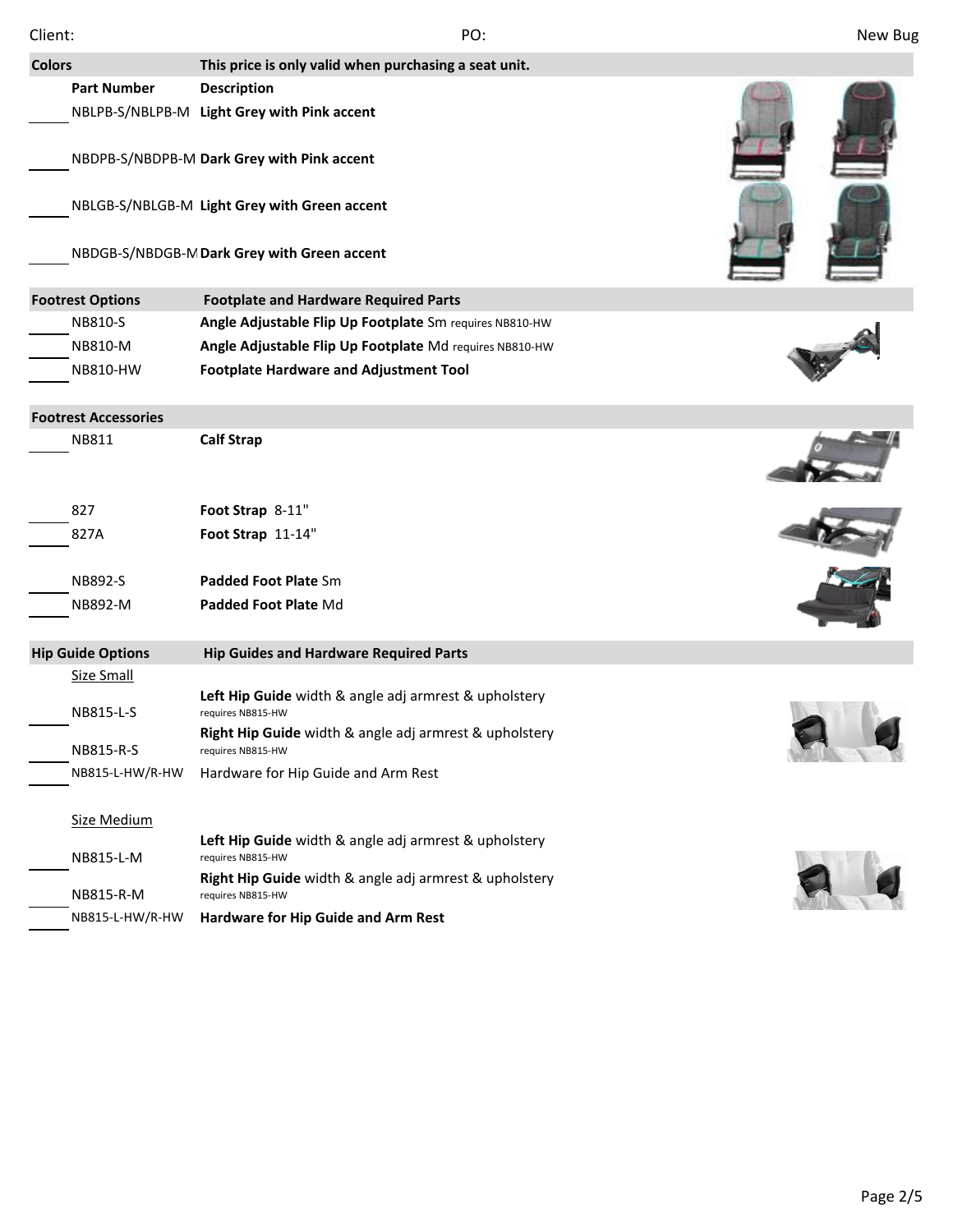| <b>Positioning Options</b> |                                                                 |  |
|----------------------------|-----------------------------------------------------------------|--|
| <b>Part Number</b>         | <b>Description</b>                                              |  |
| 817-S                      | Leg Straps Sm                                                   |  |
| 817-M                      | Leg Straps Md                                                   |  |
| NB920-S                    | 4 Point Pelvic Belt Sm                                          |  |
| NB920-M                    | 4 Point Pelvic Belt Md                                          |  |
| 894-S                      | 45° Pelvic Belt Sm                                              |  |
| 894-M                      | 45° Pelvic Belt Md                                              |  |
| 906-S                      | <b>5 Point Harness Sm</b>                                       |  |
| 906-M                      | 5 Point Harness Md                                              |  |
| NB903-S                    | 5 Point Vest Harness Sm                                         |  |
| NB903-M                    | 5 Point Vest Harness Md                                         |  |
| 853-S                      | Vest Harness Sm                                                 |  |
| 853-M                      | Vest Harness Md                                                 |  |
| NB868-S                    | Wrappable & Flexible Trunk Support Sm height & depth adjustable |  |
| <b>NB868-M</b>             | Wrappable & Flexible Trunk Support Md height & depth adjustable |  |
| NB838-S                    | Lateral Pads Sm requires NB838-HW                               |  |
| <b>NB838-M</b>             | Lateral Pads Md requires NB838-HW                               |  |
| <b>NB838-HW</b>            | Lateral Hardware height and depth adjustable                    |  |
| NB834-S                    | Padded Abduction Block w/ Hardware Sm depth adjustable          |  |
| NB834-M                    | Padded Abduction Block w/ Hardware Md depth adjustable          |  |
| <b>NB834R-S</b>            | Adj Padded Abduction Block w/ HW Sm depth & width adj           |  |
| NB834R-M                   | Adj Padded Abduction Block w/ HW Md depth & width adj           |  |
| <b>NB852-S</b>             | Headrest w/ Parietal Supports Sm fixed, height adjustable       |  |
| NB852-M                    | Headrest w/ Parietal Supports Md fixed, height adjustable       |  |
| NB863-S                    | Headrest w/ Occipital-Parietal Supports Sm requires NB863-HW    |  |
| NB863-M                    | Headrest w/ Occipital-Parietal Supports Md requires NB863-HW    |  |
| NB863-HW                   | Multi Axis Hardware - angle and depth adjustable                |  |
| NB942-S                    | Ergonomic Headrest Sm requires NB942-HW                         |  |
| NB942-M                    | Ergonomic Headrest Md requires NB942-HW                         |  |
| NB942-HW                   | Multi Axis Hardware - angle and depth adjustable                |  |
|                            |                                                                 |  |
| <b>NB835-S</b>             | <b>Shaped Headrest Sm</b>                                       |  |
| NB835-M                    | Shaped Headrest Md                                              |  |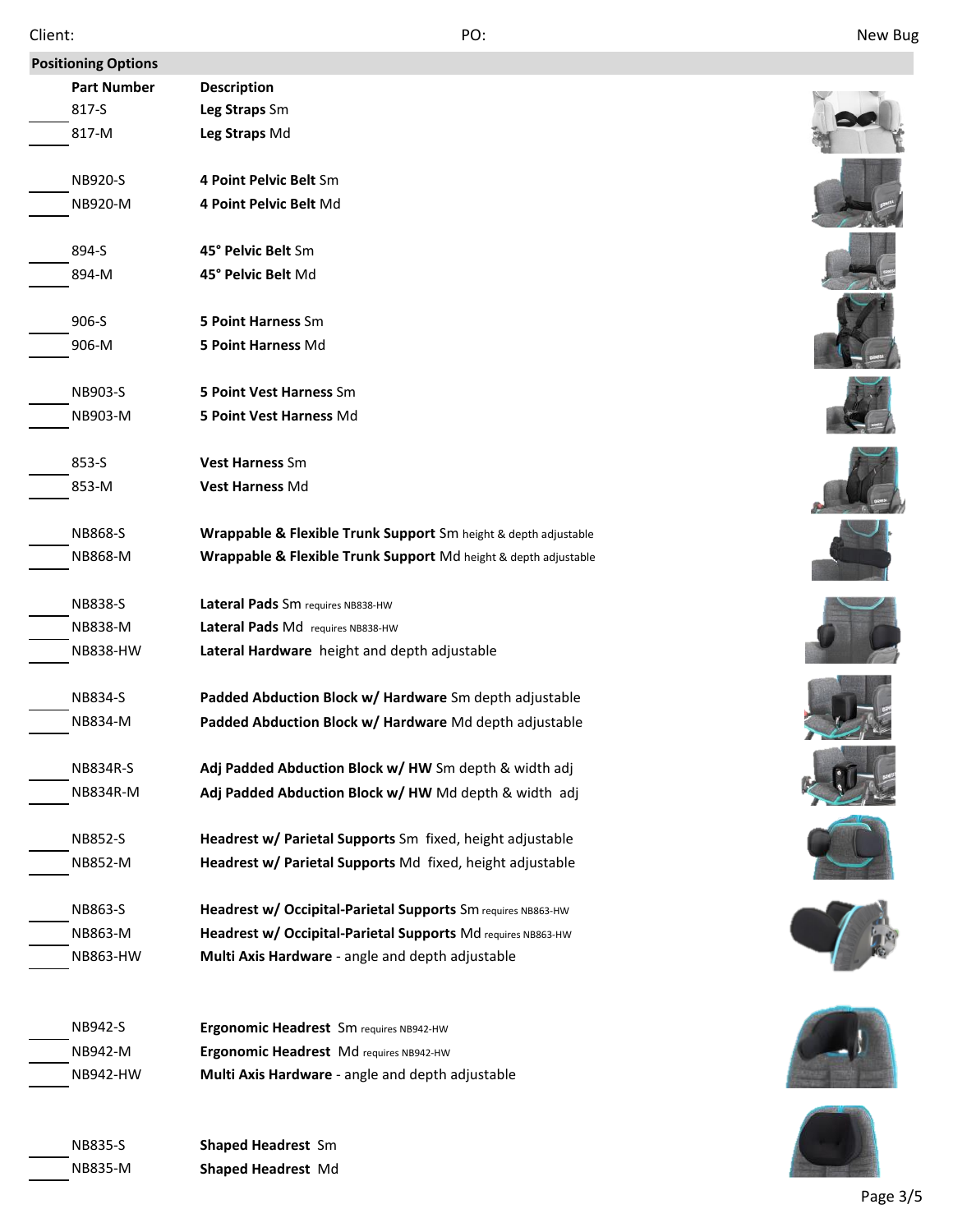| New Bug |  |
|---------|--|
|---------|--|

| Client:            | PO:                                                            | New Bug |
|--------------------|----------------------------------------------------------------|---------|
| <b>Accessories</b> |                                                                |         |
| <b>Part Number</b> | <b>Description</b>                                             |         |
| NB819P-S           | Black Retractable Canopy w/ Pink accent Sm requires NB819-HW   |         |
| NB819P-M           | Black Retractable Canopy w/ Pink accent Md requires NB819-HW   |         |
| NB819G-S           | Black Retractable Canopy w/ Green accent Sm requires NB819-HW  |         |
| <b>NB819G-M</b>    | Black Retractable Canopy w/ Green accent Md requires NB819-HW  |         |
|                    | Canopy comes with front & rear view window                     |         |
| <b>NB819-HW</b>    | <b>Canopy Hardware</b>                                         |         |
| <b>NB825-S</b>     | <b>Black Rain Cover</b> Sm requires NB819                      |         |
| NB825-M            | <b>Black Rain Cover Md requires NB819</b>                      |         |
|                    |                                                                |         |
| <b>NB824-S</b>     | Transparent Table with Edge & Hollow Sm requires NB824-HW      |         |
| <b>NB824-M</b>     | Transparent Table with Edge & Hollow Md requires NB824-HW      |         |
| <b>NB824-HW</b>    | Adjustable and Removable Table Hardware                        |         |
| <b>NB824B-S</b>    | Wide Tray for Hi-Low Base Sm requires NB824-HW                 |         |
| NB824B-M           | Wide Tray for Hi-Low Base Md requires NB824-HW                 |         |
| <b>NB824-HW</b>    | Adjustable and Removable Table Hardware                        |         |
| <b>NB839-S</b>     | <b>Front Handle Sm</b>                                         |         |
| NB839-M            | Front Handle Md                                                |         |
|                    |                                                                |         |
| 818-S              | <b>Black Thermal Cover Sm</b>                                  |         |
| 818-M              | <b>Black Thermal Cover Md</b>                                  |         |
| 858-S              | Medical Necessity Basket Sm Not compatible with NB927 or NB935 |         |
| 858-M              | Medical Necessity Basket Md Not compatible with NB927 or NB935 |         |
|                    |                                                                |         |
| NB927-S            | Vent Tray Sm Not compatible with 858                           |         |
| NB927-M            | Vent Tray Md Not compatible with 858                           |         |
| 922                | <b>Water Bottle Holder</b>                                     |         |
|                    |                                                                |         |
| NB935-S            | Oxygen Bottle Holder Sm Not compatible with 858                |         |
| NB935-M            | Oxygen Bottle Holder Md Not compatible with 858                |         |
|                    |                                                                |         |
| NB-IV              | <b>IV Pole</b>                                                 |         |
|                    |                                                                |         |